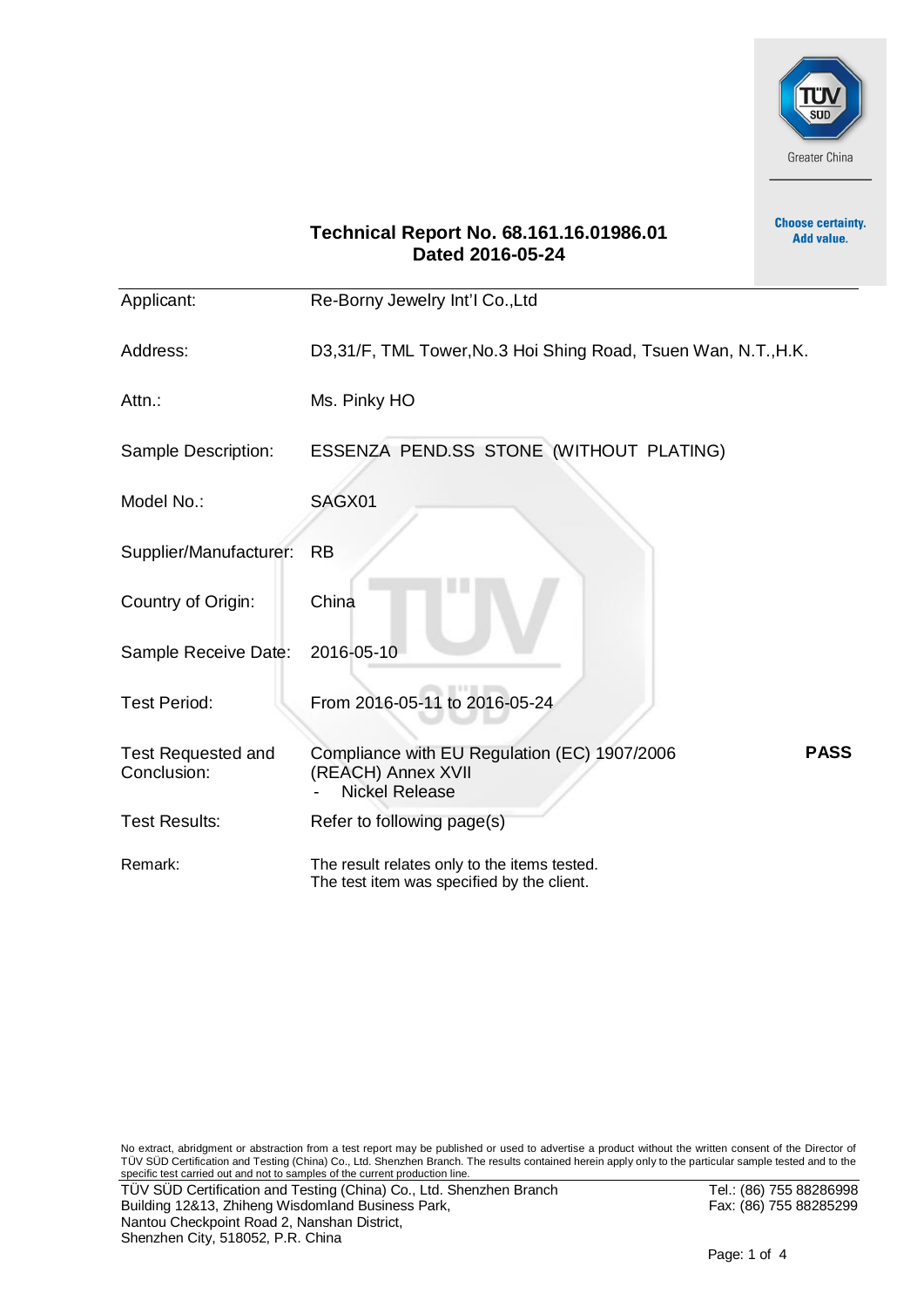

**Choose certainty.** Add value.

### **Technical Report No. 68.161.16.01986.01 Dated 2016-05-24**

## **1. TESTED SUBJECT DESCRIPTION**

| <b>SAMPLE</b><br><b>NUMBER</b> | <b>TESTED MATERIAL DESCRIPTION</b> | <b>PHOTO</b>                                       |  |  |
|--------------------------------|------------------------------------|----------------------------------------------------|--|--|
| 001                            | Silvery metal (Pendant)            |                                                    |  |  |
| 002                            | Bright silvery metal (Ring)        | 17 18 19 20 21 22 23 24 25 26 27 28 29 30 31 32 33 |  |  |

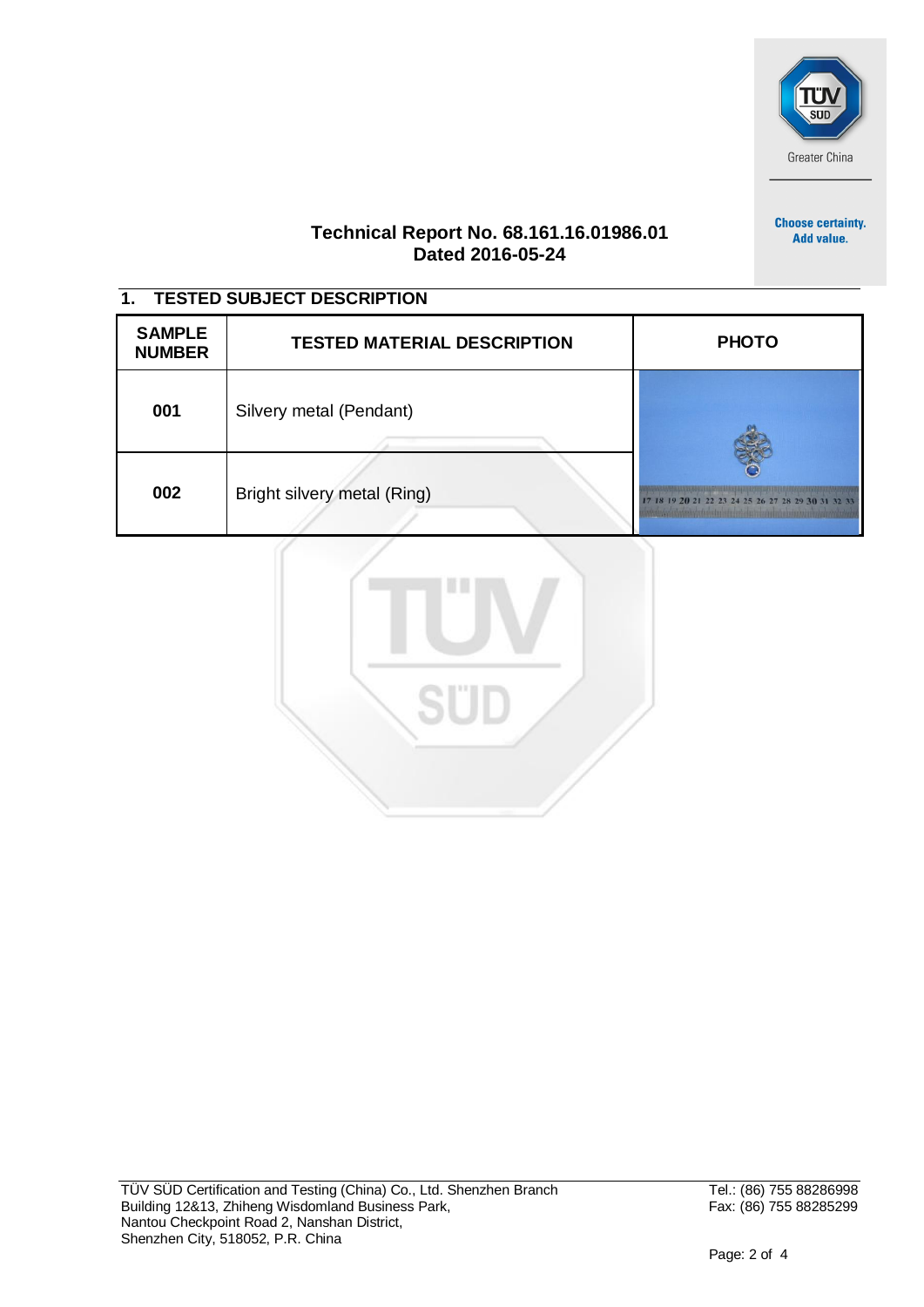

**Choose certainty.** Add value.

**Technical Report No. 68.161.16.01986.01 Dated 2016-05-24**

## **2. TEST RESULT**

## **2.1. NICKEL RELEASE**

Test method: With reference to EN 1811:2011+A1:2015 [Reporting limit: 0.05  $\mu$ g/cm<sup>2</sup>/week]

| <b>SAMPLE</b><br><b>NO</b> | <b>Trial</b>              | Size of<br><b>Tested</b><br>sample<br>Area (cm <sup>2</sup> ) | <b>Volume</b><br>of Test<br><b>Solution</b><br><b>Used</b><br>(mL) | <b>RESULT</b><br>$(\mu g/cm^2/$ week) | <b>Maximum</b><br><b>Permissible</b><br>Limit<br>$(\mu g/cm^2/$ week) | <b>Conclusion</b> |
|----------------------------|---------------------------|---------------------------------------------------------------|--------------------------------------------------------------------|---------------------------------------|-----------------------------------------------------------------------|-------------------|
| 001                        | 1 <sup>st</sup><br>sample | 2.810                                                         | 3.00                                                               | < 0.05                                | $0.5^{*1}$<br>(Non-body<br>piercing<br>articles)                      | Pass              |
|                            | 2 <sup>nd</sup><br>sample | 2.810                                                         | 3.00                                                               | 0.06                                  |                                                                       | Pass              |
|                            | 3 <sup>rd</sup><br>sample | 2.810                                                         | 3.00                                                               | < 0.05                                |                                                                       | Pass              |

Note:

ˉ "cm²" denotes square centimetres

- "mL" denotes milliliter

- "µg/cm<sup>2</sup>/week" denotes microgram per square centimeter per week

ˉ "<" denotes less than

 $-$  "<sup>#1</sup>" According to EN 1811:2011+A1:2015 clause 9.2.2.2, the article shall be accepted and be permitted to be placed on the market if the measured value is  $<$ 0.88 µg/cm<sup>2</sup>/week.